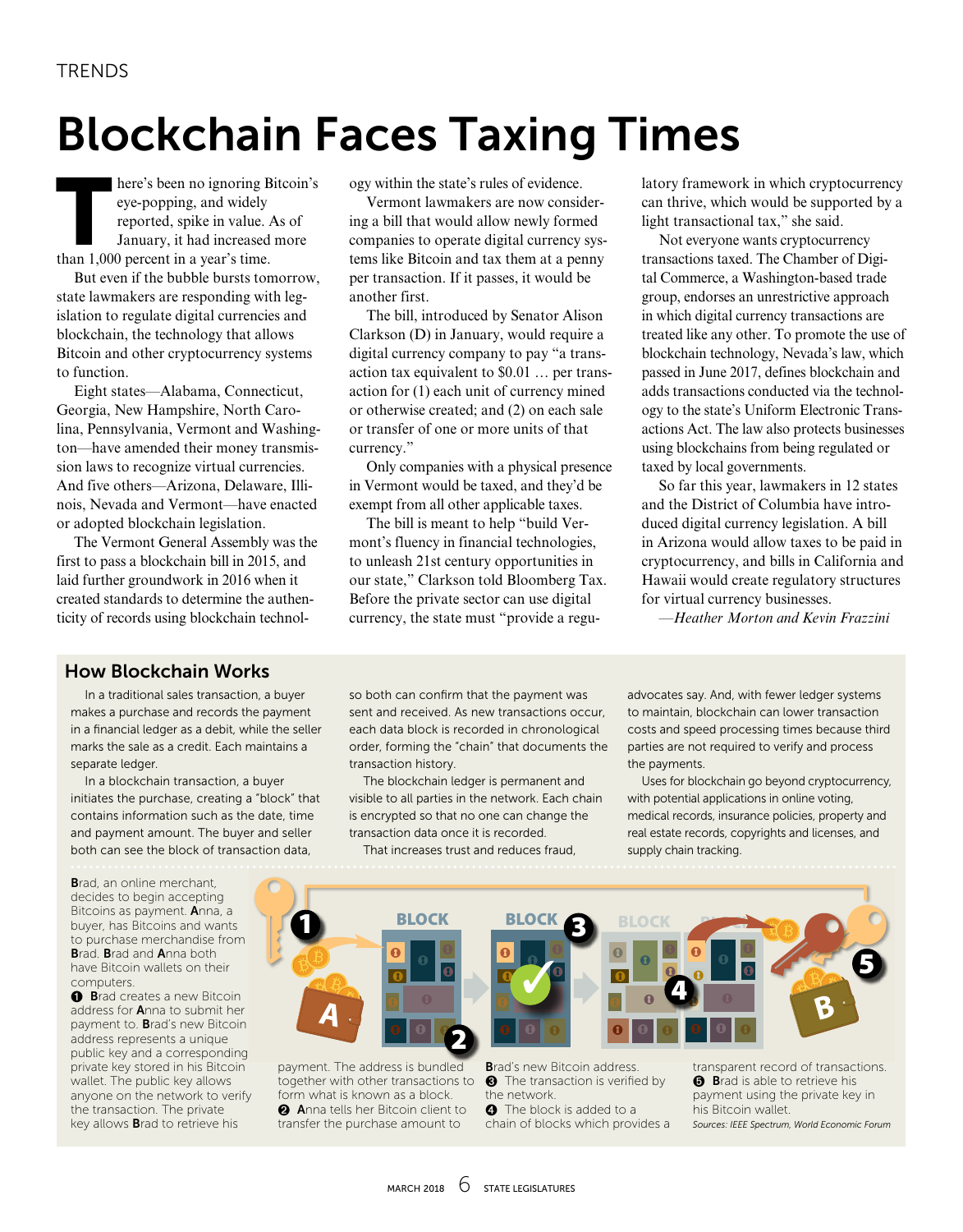# Campaign Finance Laws Get Tweaked

s campaign costs edge ever higher, lawmakers continue<br>to adjust their campaign finance laws. How they do<br>so, though, is all over the map. The most common<br>approaches states can take are to require candidates to<br>disclose the to adjust their campaign finance laws. How they do so, though, is all over the map. The most common approaches states can take are to require candidates to disclose the sources of their funding, to set limits on how much candidates can spend or to provide public financing for candidates and campaigns.

Twenty-three legislatures amended their campaign finance laws in 2017, with nine states enacting new criminal or increased civil penalties for violations of those requirements. In addition, seven states restricted the use of public resources—whether public email accounts (Utah) or public financing funds (Maine)—for campaign purposes.

In line with the ongoing trend of expanding financial disclosure requirements, in 2017 California's "Political Reform Act" made the violation of some disclosure provisions punishable as misdemeanors. California, Maryland, North Dakota, Oregon, Texas and Utah criminalized certain kinds of contributions and disclosure lapses. In Hawaii, candidates who fail to file their disclosure statements on time now face a \$75 fine and will have their names published publicly. Arkansas and Idaho now require candidates to file their disclosure statements electronically, and Arkansas and California passed statutes directing their secretaries of state to set up searchable online databases for the public to see



candidates' and elected officials' donors.

As for contributions themselves, Kentucky increased its limit to \$2,000, and Maryland and North Dakota placed new restrictions on foreign contributions. No states acted on public financing.

Creativity is the watchword as lawmakers deal with at least one problem they all have in common: Every major campaign costs more than the one before it.

*—Ben Williams and Wendy Underhill*

TRENDS

### States Declare Porn a Health Crisis

n 2016, Utah enacted a first-of-its-kind resolution that is catching on around the country.

n 2016, Utah enacted a first-of-its-kind resolution that is<br>catching on around the country.<br>The resolution recognized that "pornography is a public<br>health hazard leading to a broad spectrum of individual and<br>public health The resolution recognized that "pornography is a public health hazard leading to a broad spectrum of individual and introduced similar resolutions in 2016, but both failed. In 2017, at least 16 state legislatures introduced resolutions; Arkansas, Kansas, Louisiana, South Dakota and Tennessee adopted them. So far this year, 11 states have resolutions pending.

The resolution has no practical impact as it doesn't ban porn or set aside money to fight it. But supporters see it as a milestone in their effort to link porn use to a host of social ills and public health costs, from teen sexting and campus sexual assault to divorce, addiction and sexual violence.

Those opposing such resolutions point out that the U.S. Supreme Court long ago ruled porn use constitutional. They also argue that the science is far from settled, with some studies linking porn use to sexual, mental and emotional problems, and others finding it can help people's relationships.

For now, Utah's anti-porn advocates have scored a symbolic victory. *—Pam Greenberg*

#### Mapping a Crisis

State actions on declaring porn to be a health hazard